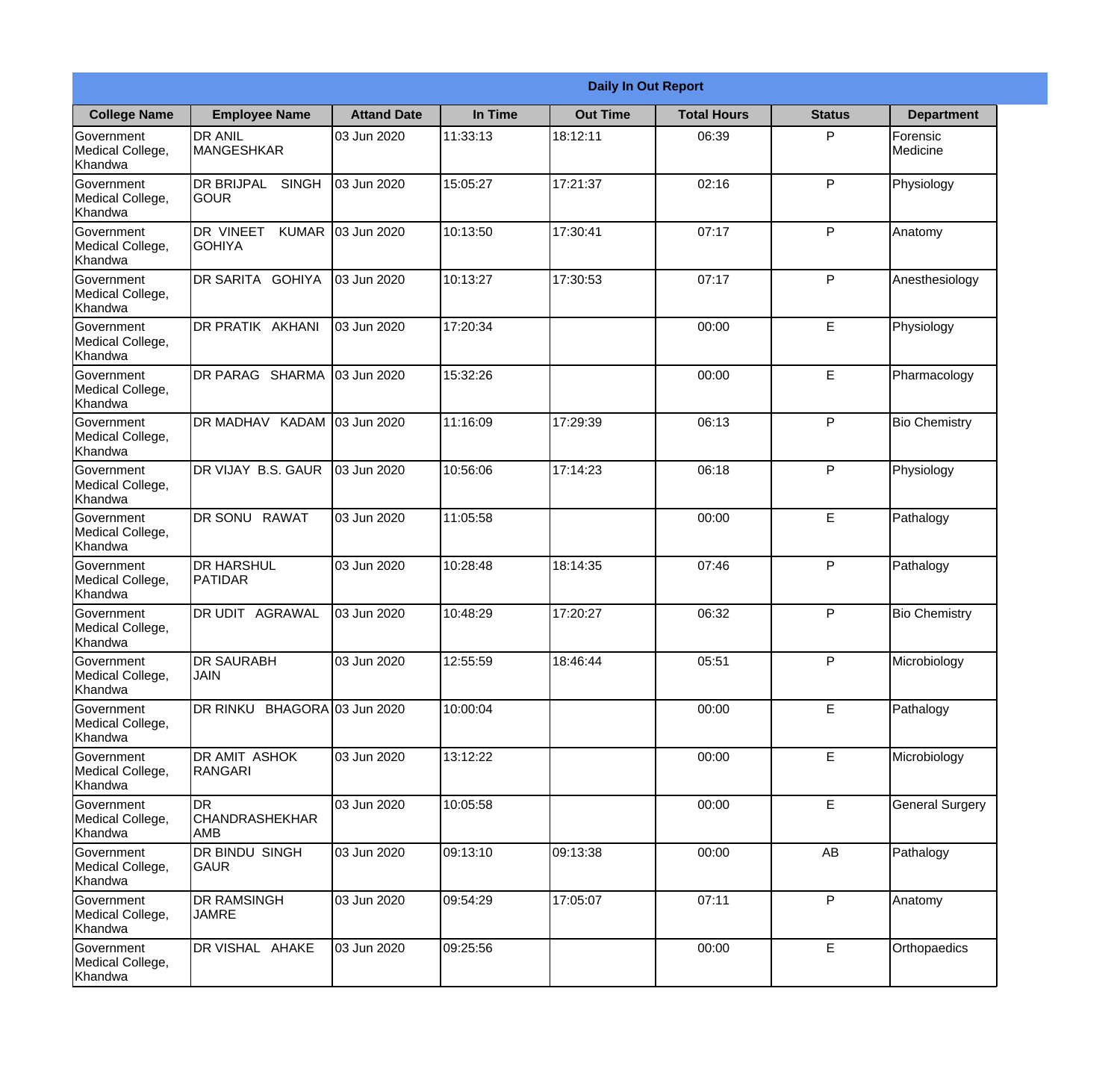| <b>Designation</b>                  | <b>Category</b>     |
|-------------------------------------|---------------------|
| <b>Assistant Professor</b>          | Para Clinical       |
| Demonstrator/Tutor   Non Clinical   |                     |
| Professor                           | <b>Non Clinical</b> |
| Professor                           | Clinical            |
| <b>Assistant Professor</b>          | Non Clinical        |
| Professor                           | Para Clinical       |
| <b>Assistant Professor</b>          | Non Clinical        |
| Associate Professor Non Clinical    |                     |
| Demonstrator/Tutor   Para Clinical  |                     |
| <b>Assistant Professor</b>          | Para Clinical       |
| Associate Professor Non Clinical    |                     |
| Associate Professor   Para Clinical |                     |
| Assistant Professor   Para Clinical |                     |
| Professor                           | Para Clinical       |
| <b>Assistant Professor</b>          | <b>Clinical</b>     |
| Associate Professor   Para Clinical |                     |
| Demonstrator/Tutor                  | Non Clinical        |
| <b>Assistant Professor</b>          | <b>Clinical</b>     |

## **Daily In Out Report**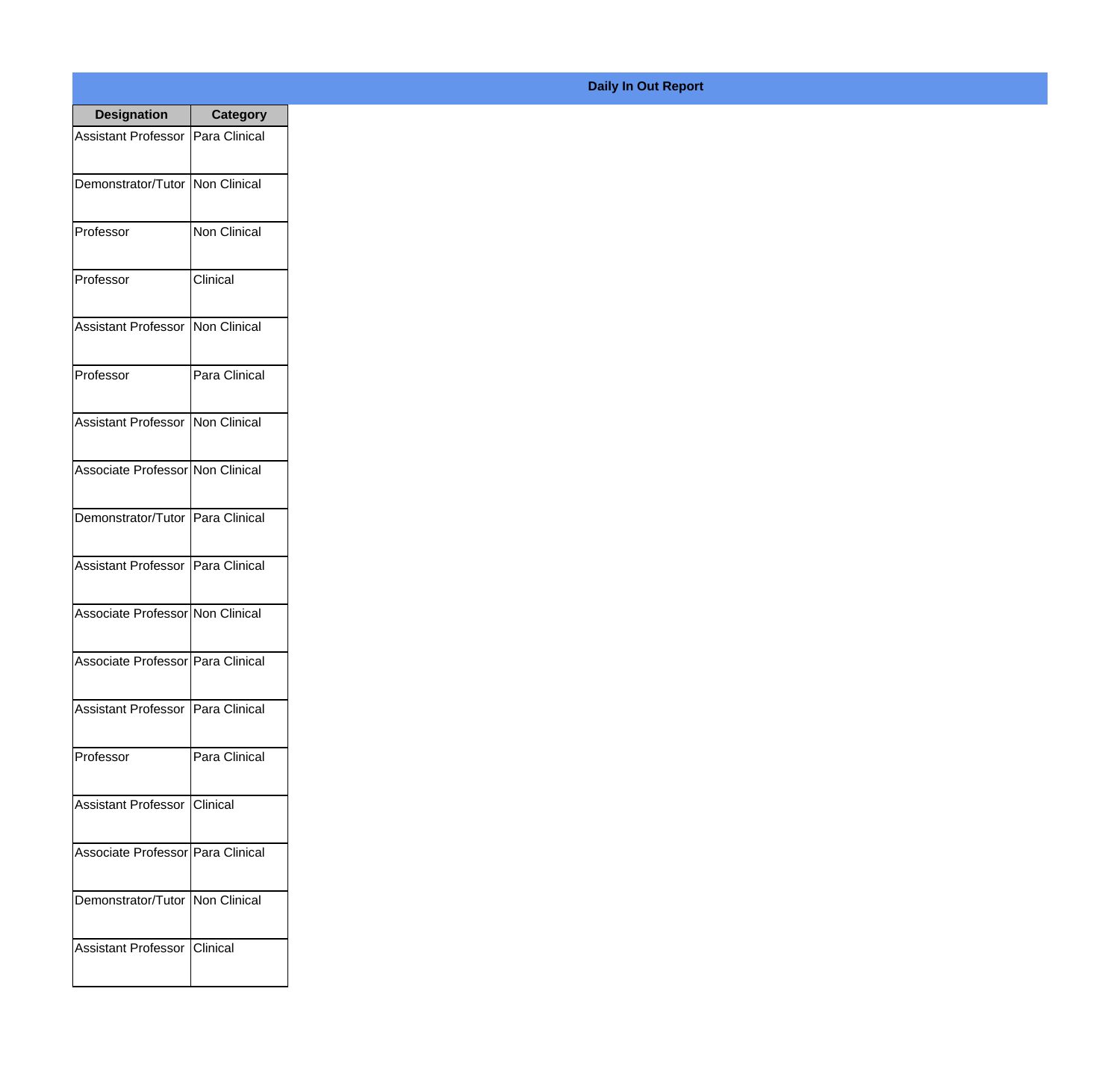|                                                  |                                                       |             |          |          | <b>Daily In Out Report</b> |              |                       |
|--------------------------------------------------|-------------------------------------------------------|-------------|----------|----------|----------------------------|--------------|-----------------------|
| Government<br>Medical College,<br>Khandwa        | <b>DR RAMESH</b><br><b>AGRAWAL</b>                    | 03 Jun 2020 | 01:08:00 |          | 00:00                      | E            | Microbiology          |
| <b>Government</b><br>Medical College,<br>Khandwa | DR VIKAS MUJALDA                                      | 03 Jun 2020 | 09:44:05 | 17:23:43 | 07:39                      | $\mathsf{P}$ | Microbiology          |
| Government<br>Medical College,<br>Khandwa        | <b>DR NAZEEM ISHRAT</b><br><b>SIDDIQUI</b>            | 03 Jun 2020 | 10:17:51 | 18:58:47 | 08:41                      | P            | Physiology            |
| Government<br>Medical College,<br>Khandwa        | <b>DR RAJEEV VIJAY</b><br><b>JOSHI</b>                | 03 Jun 2020 | 08:47:07 | 16:56:37 | 08:09                      | P            | Anatomy               |
| Government<br>Medical College,<br>Khandwa        | <b>DR DWARKA</b><br><b>PRASAD GOTHRE</b>              | 03 Jun 2020 | 09:04:17 |          | 00:00                      | E            | <b>Bio Chemistry</b>  |
| Government<br>Medical College,<br>Khandwa        | <b>DR SOURYAKANT</b><br>VARANDANI                     | 03 Jun 2020 | 11:04:14 |          | 00:00                      | E            | Community<br>Medicine |
| Government<br>Medical College,<br>Khandwa        | DR LEENA PARIHAR                                      | 03 Jun 2020 | 11:51:34 | 17:10:15 | 05:19                      | P            | Community<br>Medicine |
| Government<br>Medical College,<br>Khandwa        | <b>MR PIYUSH KUMAR</b><br><b>MISHRA</b>               | 03 Jun 2020 | 11:03:00 | 18:55:25 | 07:52                      | P            | Community<br>Medicine |
| Government<br>Medical College,<br>Khandwa        | DR PRAMILA VERMA 03 Jun 2020                          |             | 11:18:53 |          | 00:00                      | E            | Paediatrics           |
| Government<br>Medical College,<br>Khandwa        | DR RAKESH KUMAR<br><b>SHIVHARE</b>                    | 03 Jun 2020 | 17:04:39 |          | 00:00                      | E            | Microbiology          |
| Government<br>Medical College,<br>Khandwa        | <b>DR GARIMA</b><br><b>AGRAWAL</b><br><b>VARSHNEY</b> | 03 Jun 2020 | 11:11:46 | 14:01:40 | 02:50                      | P            | Paediatrics           |
| Government<br>Medical College,<br>Khandwa        | <b>DR SIDDHARTH</b><br><b>BANODE</b>                  | 03 Jun 2020 | 07:56:55 |          | 00:00                      | E            | Pharmacology          |
| Government<br>Medical College,<br>Khandwa        | DR PRIYA KAPOOR<br>KAPOOR                             | 03 Jun 2020 | 16:32:28 |          | 00:00                      | E            | Pathalogy             |
| Government<br>Medical College,<br>Khandwa        | <b>DR SAPNA</b><br><b>MAHESHRAM</b>                   | 03 Jun 2020 | 10:52:41 | 18:13:35 | 07:21                      | $\mathsf{P}$ | Community<br>Medicine |
| Government<br>Medical College,<br>Khandwa        | <b>DR RAJENDRA</b><br><b>SINGH MANDLOI</b>            | 03 Jun 2020 | 09:43:58 | 17:21:46 | 07:38                      | P            | <b>Bio Chemistry</b>  |
| Government<br>Medical College,<br>Khandwa        | <b>DR SEEMA</b><br><b>SUDHAKARRAO</b><br><b>SUTAY</b> | 03 Jun 2020 | 11:35:14 |          | 00:00                      | E            | Forensic<br>Medicine  |
| Government<br>Medical College,<br>Khandwa        | <b>DR AJAY</b><br><b>NARWARIYA</b>                    | 03 Jun 2020 | 10:16:51 | 18:02:46 | 07:46                      | P            | Microbiology          |
| Government<br>Medical College,<br>Khandwa        | DR RAKESH SINGH<br><b>HAZARI</b>                      | 03 Jun 2020 | 12:03:13 |          | 00:00                      | E            | Pathalogy             |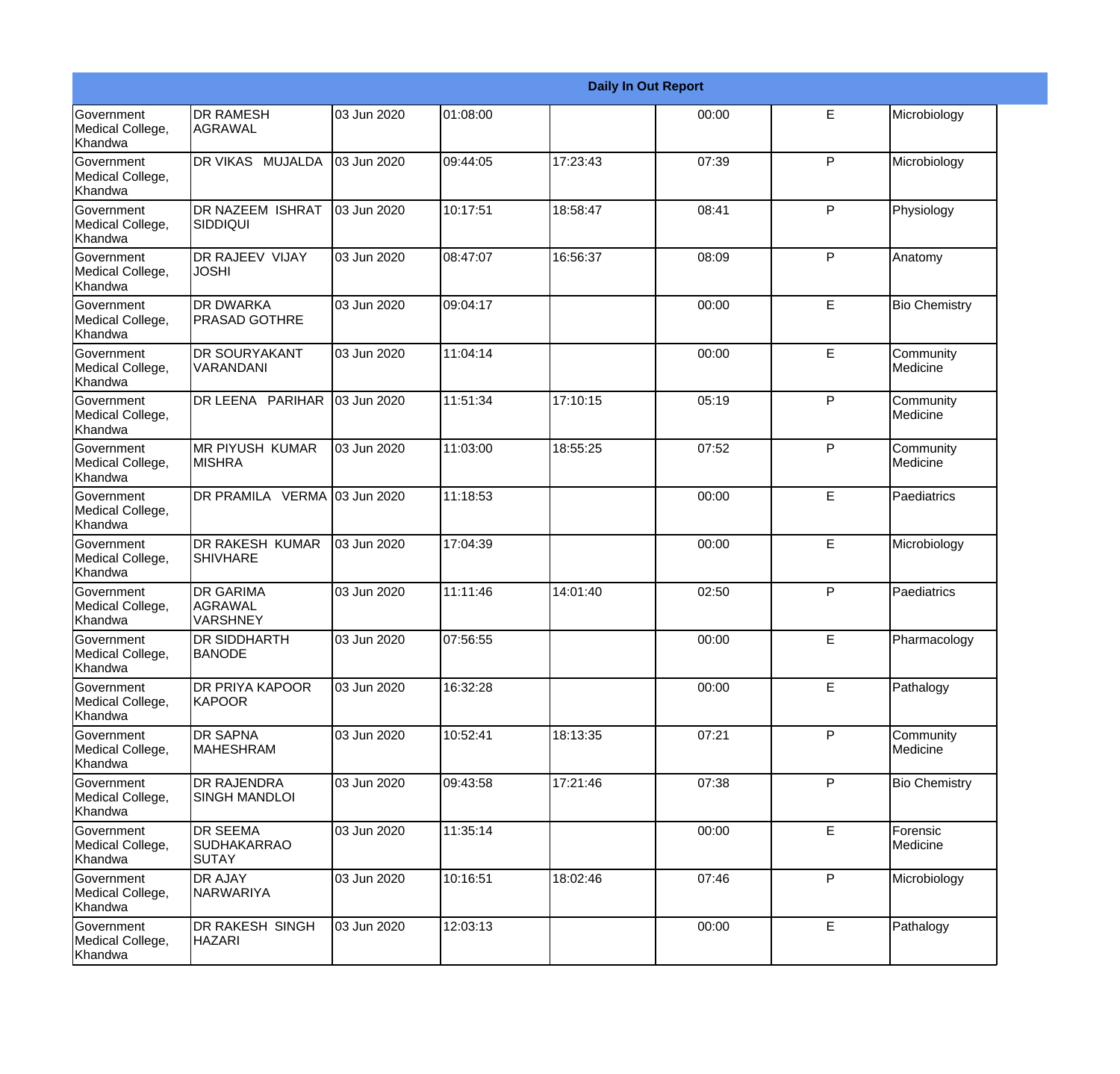| Assistant Professor   Para Clinical |               |
|-------------------------------------|---------------|
| Demonstrator/Tutor Para Clinical    |               |
| Professor                           | Non Clinical  |
| Assistant Professor Non Clinical    |               |
| Demonstrator/Tutor Non Clinical     |               |
|                                     |               |
| Demonstrator/Tutor Para Clinical    |               |
| Assistant Professor   Para Clinical |               |
| Statistician                        | Para Clinical |
| Professor                           | Clinical      |
| Demonstrator/Tutor Para Clinical    |               |
| Associate Professor Clinical        |               |
| Associate Professor Para Clinical   |               |
| Demonstrator/Tutor Para Clinical    |               |
| Associate Professor Para Clinical   |               |
| Demonstrator/Tutor Non Clinical     |               |
| Professor                           | Para Clinical |
| Demonstrator/Tutor Para Clinical    |               |
| Professor                           | Para Clinical |
|                                     |               |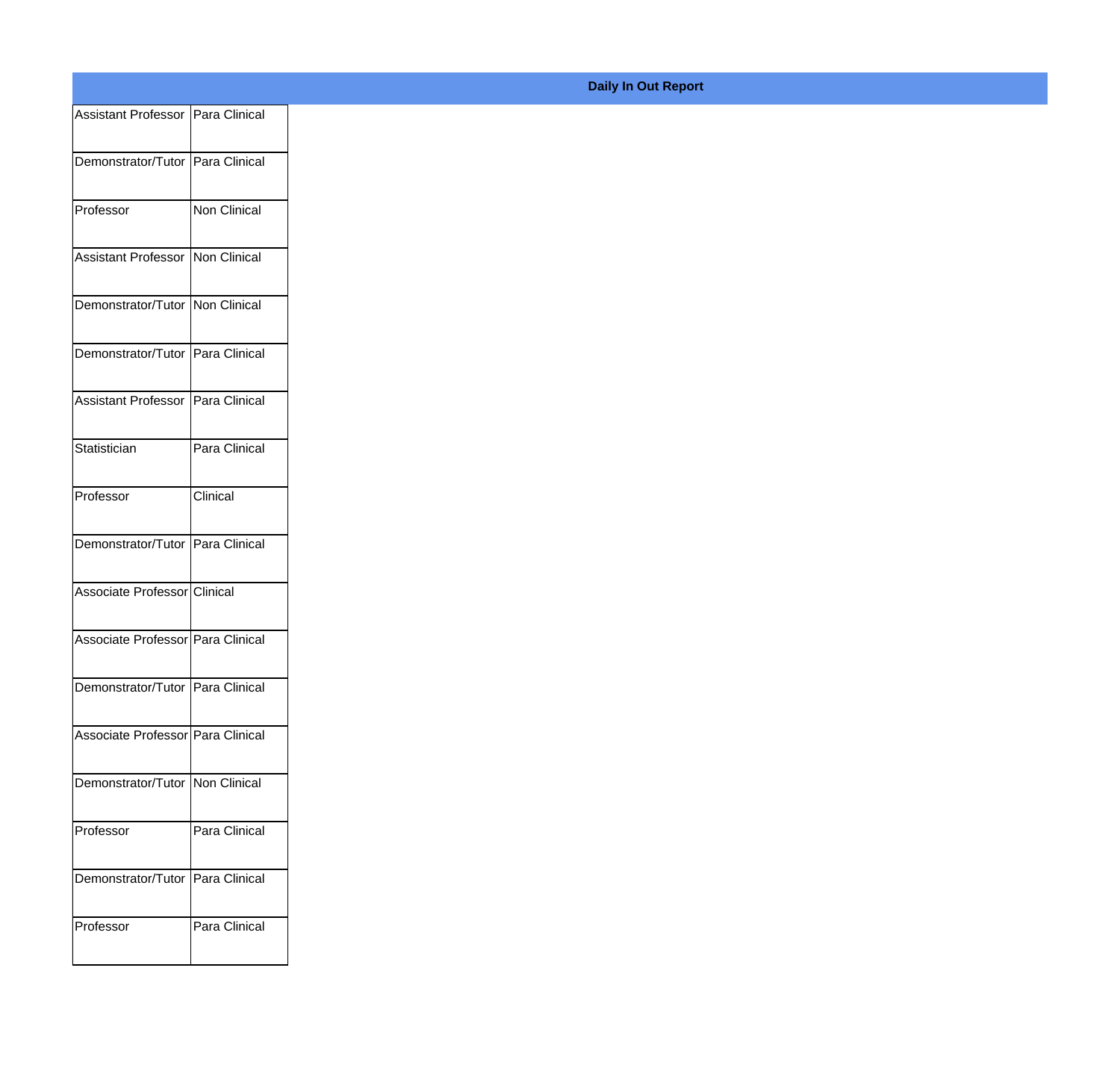|                                                         |                                           | <b>Daily In Out Report</b> |          |          |       |   |                             |  |
|---------------------------------------------------------|-------------------------------------------|----------------------------|----------|----------|-------|---|-----------------------------|--|
| Government<br>Medical College,<br>Khandwa               | <b>DR NISHA</b><br><b>KAITHWAS</b>        | 03 Jun 2020                | 10:13:40 |          | 00:00 | E | Psychiatry                  |  |
| Government<br>Medical College,<br>Khandwa               | <b>DR ANANT</b><br><b>TUKARAM PAWAR</b>   | 03 Jun 2020                | 10:55:34 |          | 00:00 | E | Community<br>Medicine       |  |
| <b>Government</b><br>Medical College,<br>Khandwa        | DR SHAIKH M.KHALIQ 03 Jun 2020            |                            | 10:12:06 |          | 00:00 | E | <b>Bio Chemistry</b>        |  |
| Government<br>Medical College,<br>Khandwa               | <b>DR RAJU</b>                            | 03 Jun 2020                | 10:06:17 | 17:29:30 | 07:23 | P | Forensic<br>Medicine        |  |
| Government<br>Medical College,<br>Khandwa               | <b>DR MAHENDRA</b><br>PANWAR              | 03 Jun 2020                | 09:46:49 |          | 00:00 | E | Orthopaedics                |  |
| Government<br>Medical College,<br>Khandwa               | DR AJAY GANGJI                            | 03 Jun 2020                | 11:37:16 |          | 00:00 | E | <b>General Surgery</b>      |  |
| <b>Government</b><br>Medical College,<br>Khandwa        | <b>I</b> DR SITARAM<br><b>SOLANKI</b>     | 03 Jun 2020                | 08:20:13 |          | 00:00 | E | Forensic<br>Medicine        |  |
| Government<br>Medical College,<br>Khandwa               | <b>DR ASHOK</b><br><b>BHAUSAHEB NAJAN</b> | 03 Jun 2020                | 10:34:04 | 16:35:03 | 06:01 | P | Forensic<br>Medicine        |  |
| Government<br>Medical College,<br>Khandwa               | <b>DR SANGEETA</b><br><b>CHINCHOLE</b>    | 03 Jun 2020                | 10:33:47 | 16:48:24 | 06:15 | P | Physiology                  |  |
| Government<br>Medical College,<br>Khandwa               | DR NEERAJ KUMAR                           | 03 Jun 2020                | 08:23:02 |          | 00:00 | E | Dentisry                    |  |
| <b>Government</b><br>Medical College,<br><b>Khandwa</b> | DR SUNIL BAJOLIYA                         | 03 Jun 2020                | 10:49:36 |          | 00:00 | E | OTO-Rhiono-<br>Laryngology  |  |
| Government<br>Medical College,<br>Khandwa               | <b>DR NISHA MANDLOI</b><br><b>PANWAR</b>  | 03 Jun 2020                | 09:46:42 | 16:33:02 | 06:47 | P | Obstetrics &<br>Gynaecology |  |
| Government<br>Medical College,<br>Khandwa               | <b>DR SATISH</b><br><b>CHANDEL</b>        | 03 Jun 2020                | 10:57:31 | 17:58:46 | 07:01 | P | Pharmacology                |  |
| Government<br>Medical College,<br>Khandwa               | <b>DR MUKTESHWARI</b><br><b>GUPTA</b>     | 03 Jun 2020                | 09:51:54 | 17:47:02 | 07:56 | P | Pharmacology                |  |